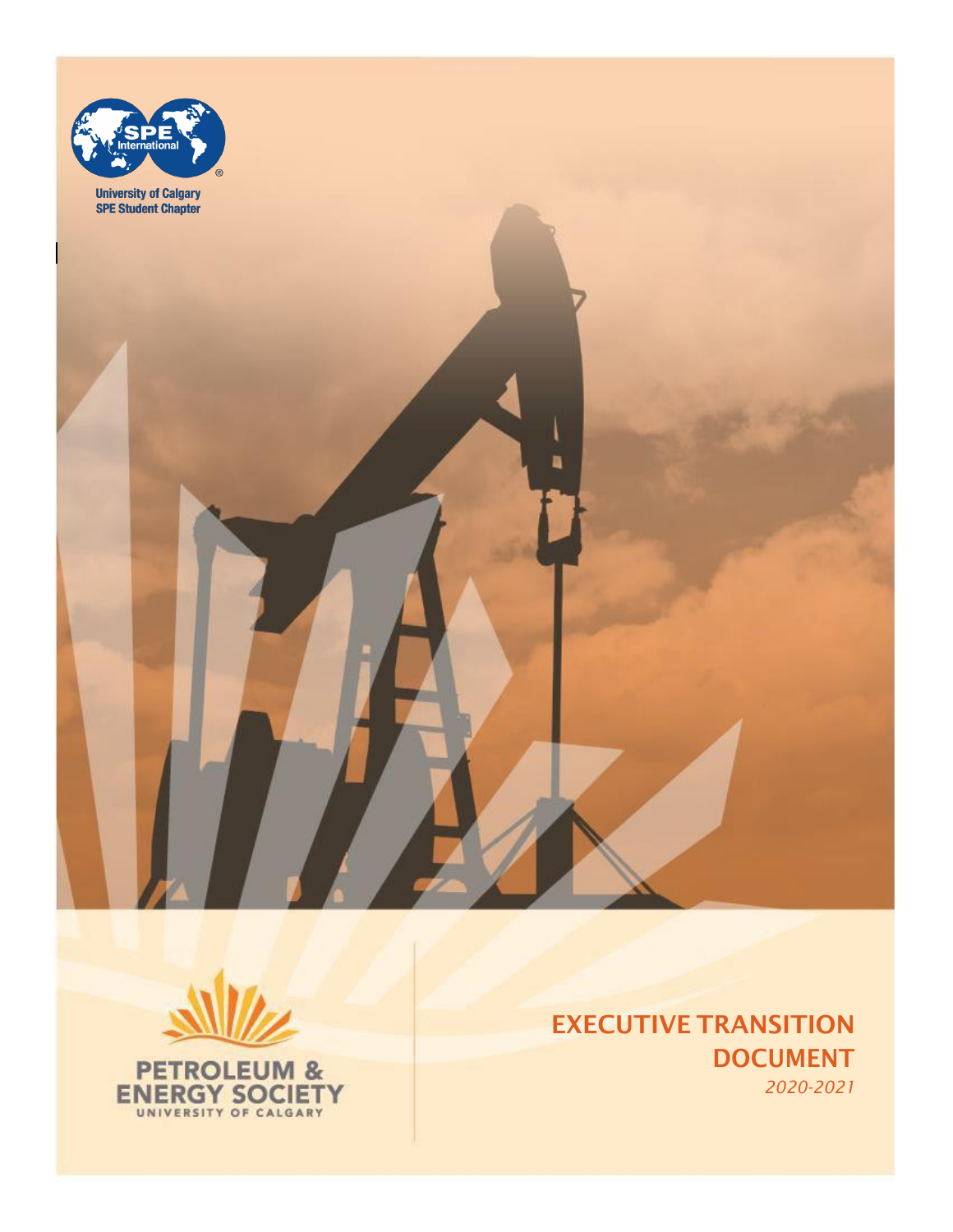





# **Table of Contents**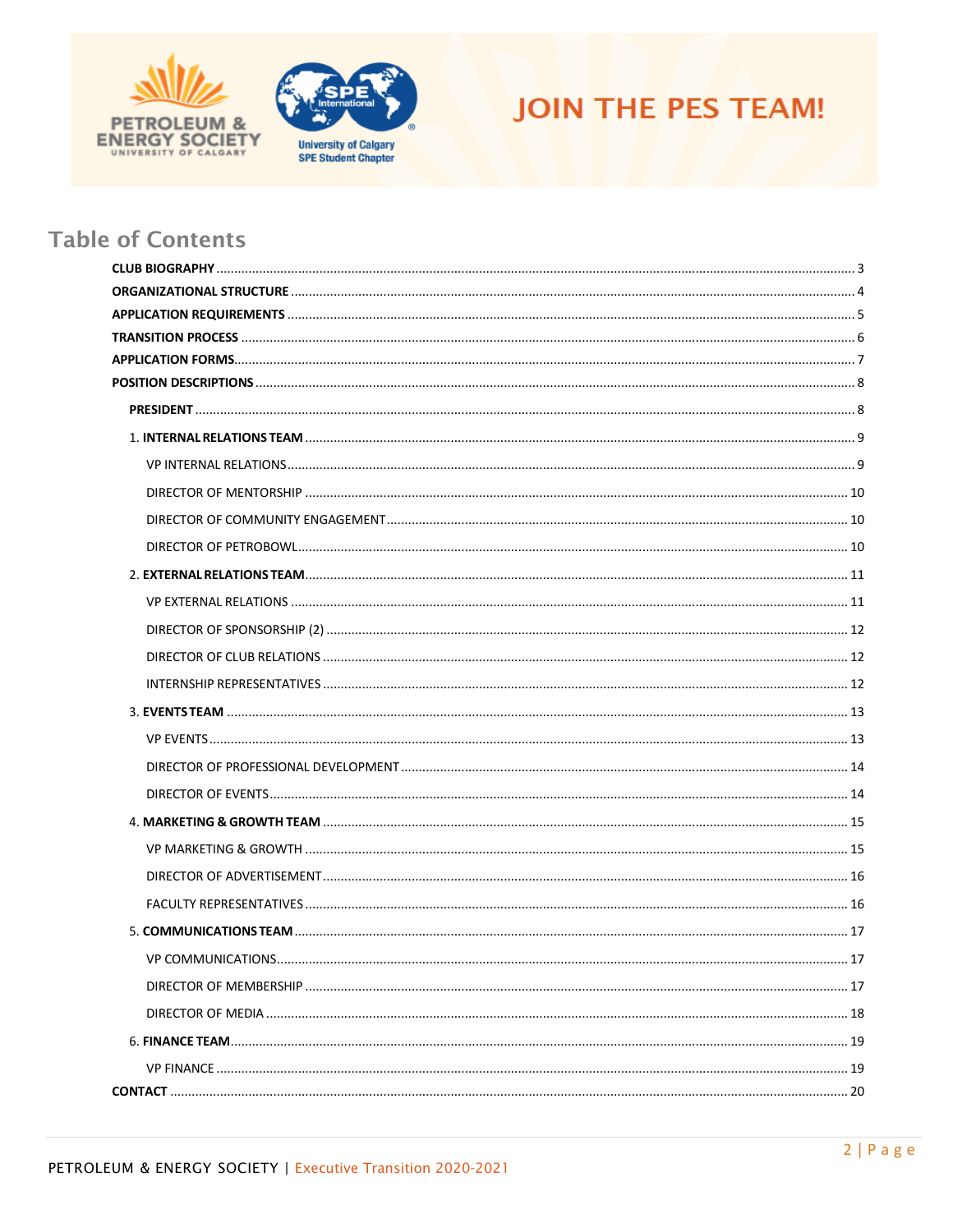





# <span id="page-2-0"></span>CLUB BIOGRAPHY

#### Mandate

The University of Calgary Petroleum and Energy Society (PES) is a non-profit organization run by undergraduate students with the fundamental purpose of creating an informed, knowledgeable, and connected student workforce in the oil and gas industry. We believe that by equipping students with a solid foundation of knowledge, experience, and networking skills, they will gain a competitive advantage when entering the industry.

#### **Metrics**

To fulfill our mandate, PES has identified four key areas of student development on which to focus our efforts. They include:

- Professional Development
- Experiential Learning
- Networking
- Social Responsibility

We believe that, by focusing on these specific areas, our student members will benefit through gaining a competitive advantage upon entering the industry.

#### 2020 – 2021 Club Activities in Review

- Successfully operated the entire year virtually
- Hosted 100+ students at our Annual Industry Mixer showcasing PES' corporate sponsors. This was the first virtual industry mixer conducted.
- Paired 40+ students with experienced industry members in our PES Mentorship Program. The program was successfully conducted all online.
- Conducted a software development session in partnership with IHS Markit Harmony
- Developed partnership with Canada Action
- Presented at least 10 Lunch & Learns with topics ranging from career development, drilling and completions, production techniques, pipelines, and project management
- Organized community engagement events with CIBC Run for the Cure and GenHelp
- Previously sent 40 students to Fort McMurray for the annual Oil Sands tour of Suncor's Fort Hills open pit mining site
- Previously sent 10 students to the SPE Annual Technical Conference and Exhibition in Dallas, TX
- Previously sent 20 students to the Abu Dhabi International Petroleum Exhibition & Conference
- Will be hosting a speaker and mixer event with senior executives from industry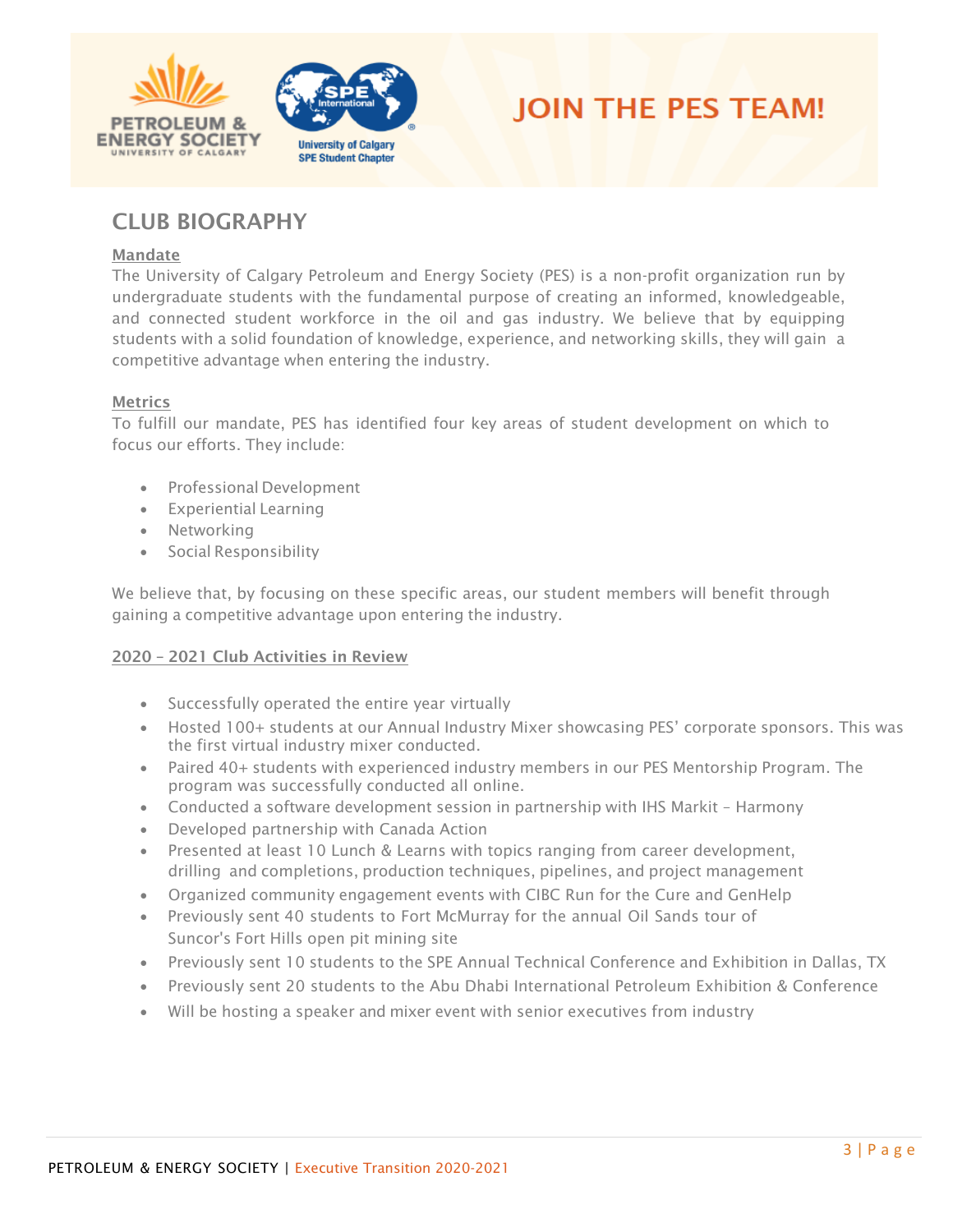



# <span id="page-3-0"></span>ORGANIZATIONAL STRUCTURE

The 2020-2021 organizational structure is seen below. Within the organizational structure, there are three levels of student volunteer positions, they include: Senior Council (also referred to as President and Vice Presidents); Directors; and Auxiliary Council. President and Vice President positions require a high level of accountability as well as group and time management skills. Director positions are focused on specific tasks surrounding the planning and logistics of club activities and are suited for more entry-level candidates. There is no limit to what you can apply for as a student, however be sure to choose a position that most closely meets yours schedule and interest.



### Fig. 1: Organizational Structure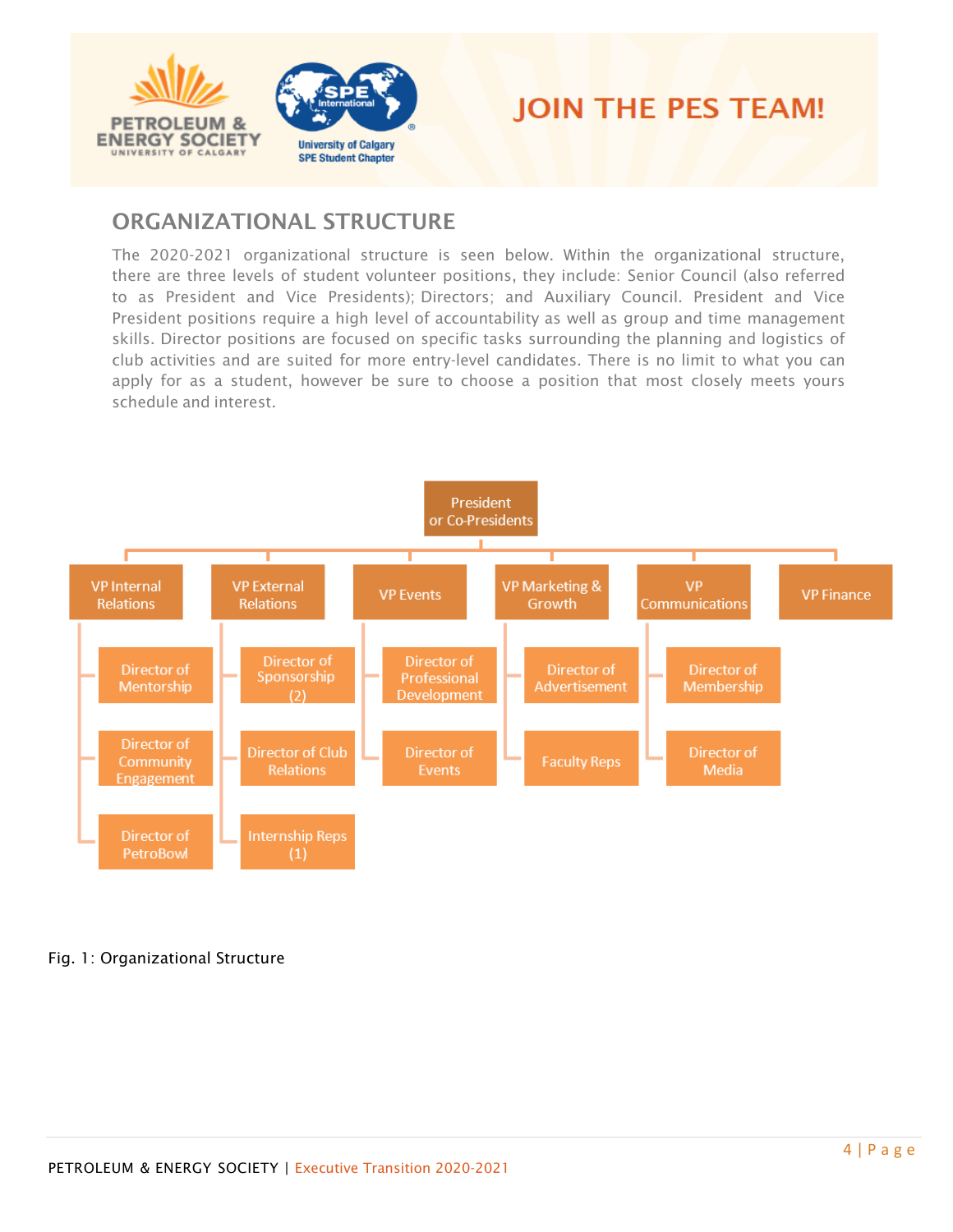



# <span id="page-4-0"></span>APPLICATION REQUIREMENTS

### Mandatory Requirements and Timeline

Candidates applying for incoming President and senior council positions must meet and attend the following deadlines and meetings:

### ■ Friday, March 5th (11:59pm)

o All Presidential applications due

### ■ Thursday, March 11<sup>th</sup> (6:00pm - 7:00pm)

- o Annual General Meeting (AGM) and Presidential Election
- o Presidential and council applicants must attend

#### Sunday, March  $14<sup>th</sup>$  (11:59pm)

o ALL applications for incoming council positions due

#### March 19th-23rd (Date TBD)

- o Council selection meeting
- o Elected President must attend with outgoing senio council

#### ▪ **(TBD)**

- o Annual retreat and transition meeting
- o Both incoming and outgoing council members are expected to attend

#### **Expectations**

It is expected that all applicants will read through this transition document and become familiar with the working structure and responsibilities of each council member within the U of C Petroleum & Energy Society. It is important that all applicants understand the responsibilities, commitments and benefits of becoming involved with the Petroleum & Energy Society.

If you have any questions or concerns regarding this year's transition, position responsibilities, or the U of C Petroleum & Energy Society, please do not hesitate to contact the current council executives. Contact information can be found on page 18 of this document.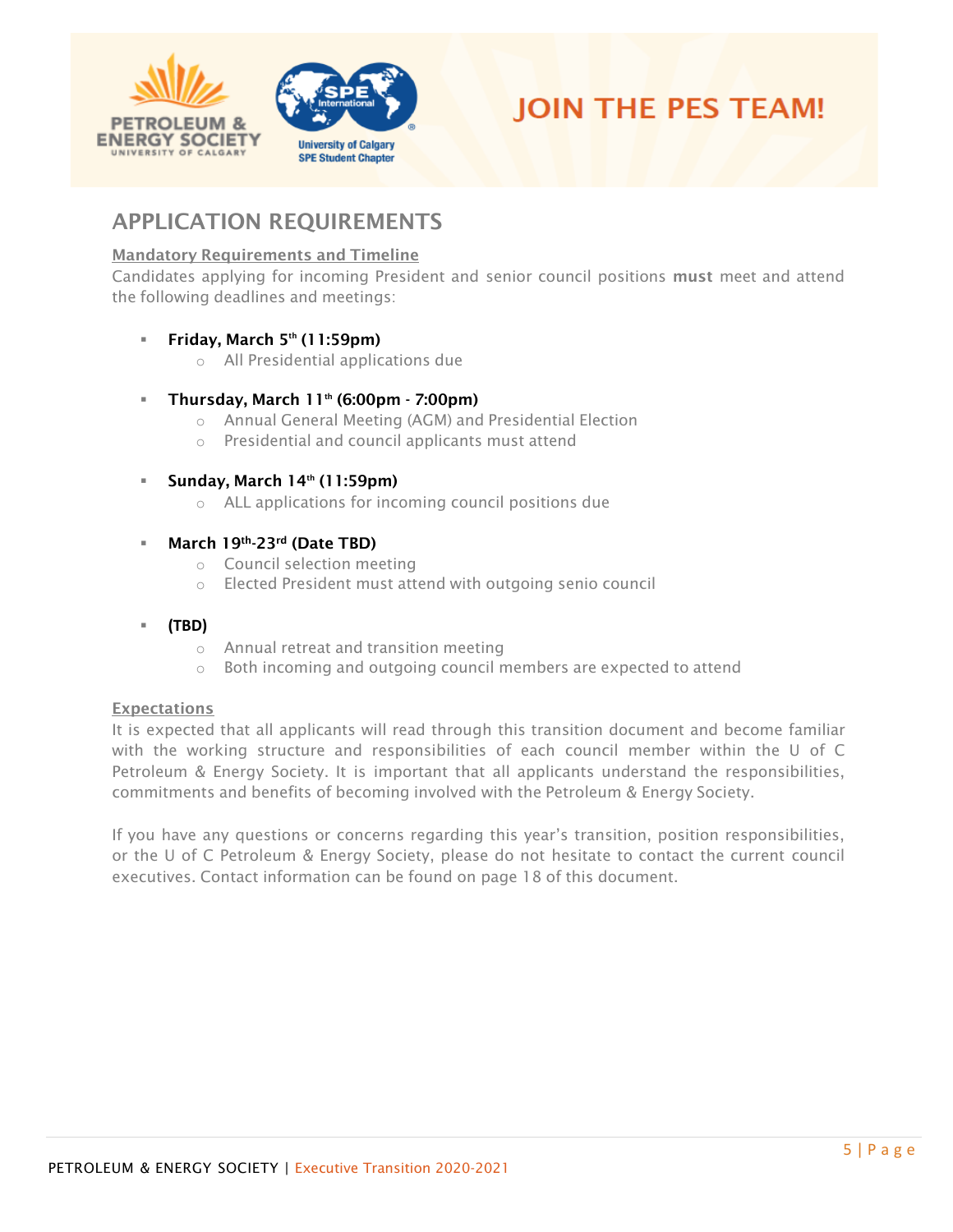





# <span id="page-5-0"></span>TRANSITION PROCESS

#### Stage One - Application

- **•** Presidential applications are due by March  $5<sup>th</sup>$  at 11:59pm and all applications for the remaining council positions by March 14<sup>th</sup> at 11:59pm
- Outgoing senior council pre-screens all Presidential applications and selects top two Presidential applicants based on following criteria:
	- o Previous PES Experience -50%
	- o Leadership Experience 30%
	- o Vision for the Club 20%
- Applicants must meet criteria to pass pre-screen process

#### Stage Two – President Selection

- $\blacksquare$  The two selected presidential nominees address stakeholders at the AGM on March 11<sup>th</sup> with their vision for the club (see requirements and responsibilities section for presentation details)
- Voting ballots will be handed out and tallied

#### Stage Three – Senior Council Selection

- **Elected President will select incoming senior council members with the outgoing** executive council
- Final decision on the new senior council selection lies at the discretion of the incoming President
- **•** If desired, the incoming President may interview senior council applicants but this must be done with at least one member of the outgoing senior council in attendance

#### Stage Four – Director and Rep Council Selection

- Elected President and incoming senior council will decide on director and rep candidates
- Final decision on directors and reps remains to the discretion of the incoming President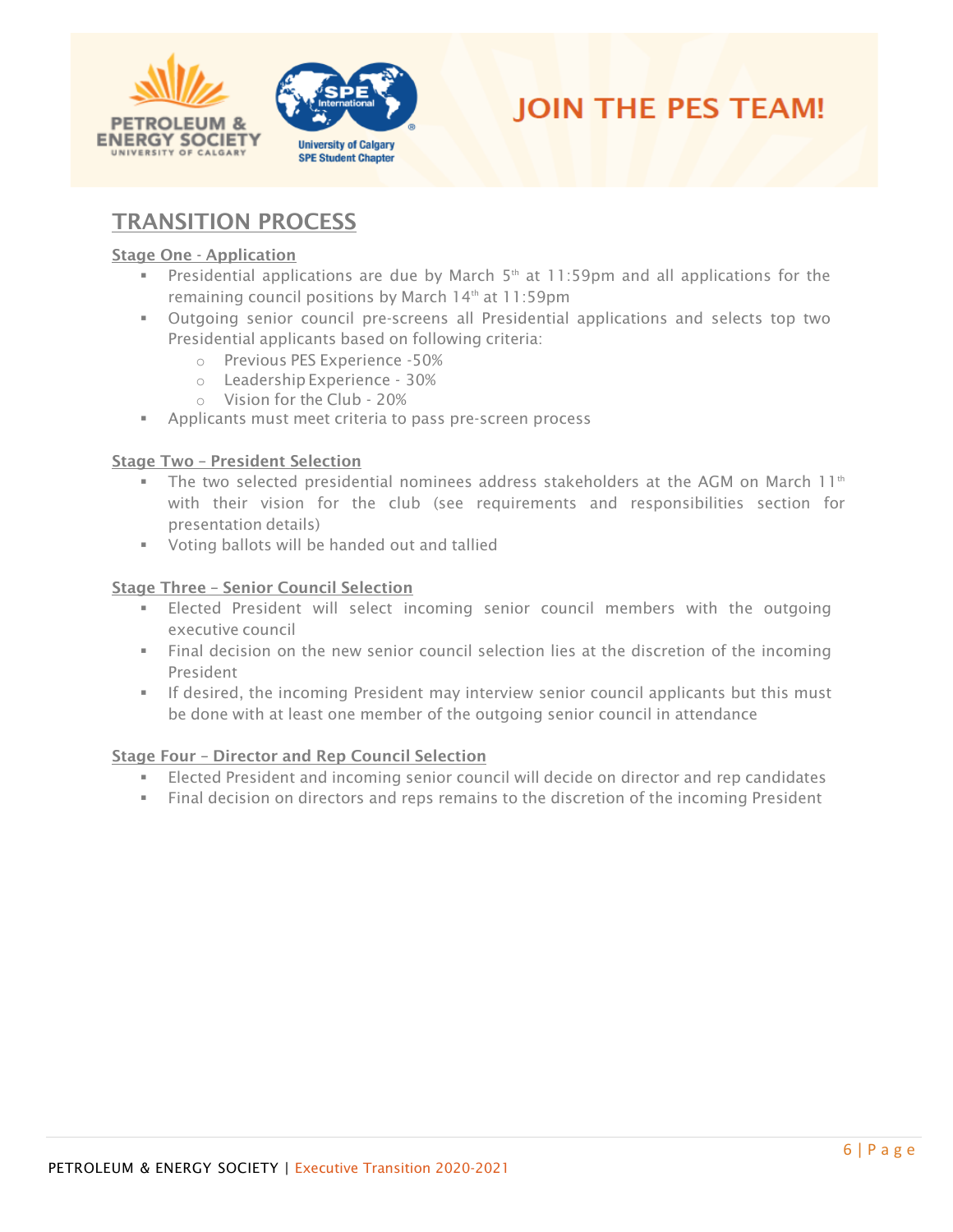



# <span id="page-6-0"></span>APPLICATION FORMS

#### Presidential Application

All students looking to submit Presidential applications must submit a separate Presidential application. The Presidential application consists of the following:

- General application form
- Updated resume
- **EXECOVER LETTER COVER 18 FOR LAKE COVER 18 FOR THE COVER 18 FOR THE COVER 18 FOR THE COVER 18 FOR THE COVER THE COVER THE COVER THE COVER THE COVER THE COVER THE COVER THE COVER THE COVER THE COVER THE COVER THE COVER THE**
- **E** The cover letter should detail your previous leadership experience, proposed vision for the organization under your leadership, and why you think you would make the ideal PES President. President applications must be submitted via email by Friday, March  $5^{th}$ (11:59pm) to the current VP Internal Relations, Ravin Jayasuriya, at ravin.jayasuriya@pesucalgary.com

#### Executive Council Application

All students looking to submit applications for an executive council position must submit the following documentation:

- **EXEC** General application form
- Updated resume

Senior council applications should be submitted via email by Sunday, March  $14<sup>th</sup>$  at 11:59pm to the current VP Internal Relations, Ravin Jayasuriya, at ravin.jayasuriya@pesucalgary.com

#### Director and Rep Council Application

All students looking to submit applications for a director or rep level position are only required to complete the general application form. Director and rep position applications should be submitted via email Sunday, March  $14<sup>th</sup>$  at 11:59pm to the current VP Internal Relations, Ravin Jayasuriya, at ravin.jayasuriya@pesucalgary.com

#### Forms

All application forms will be made available through the PES website at [www.pesucalgary.ca.](http://www.pesucalgary.ca/) In addition, all PES members will receive an email with the attached forms and transitional documentation. If you do not have a form and are interested in applying for a position, please contact us at ravin.jayasuriya@pesucalgary.com. We look forward to your applications!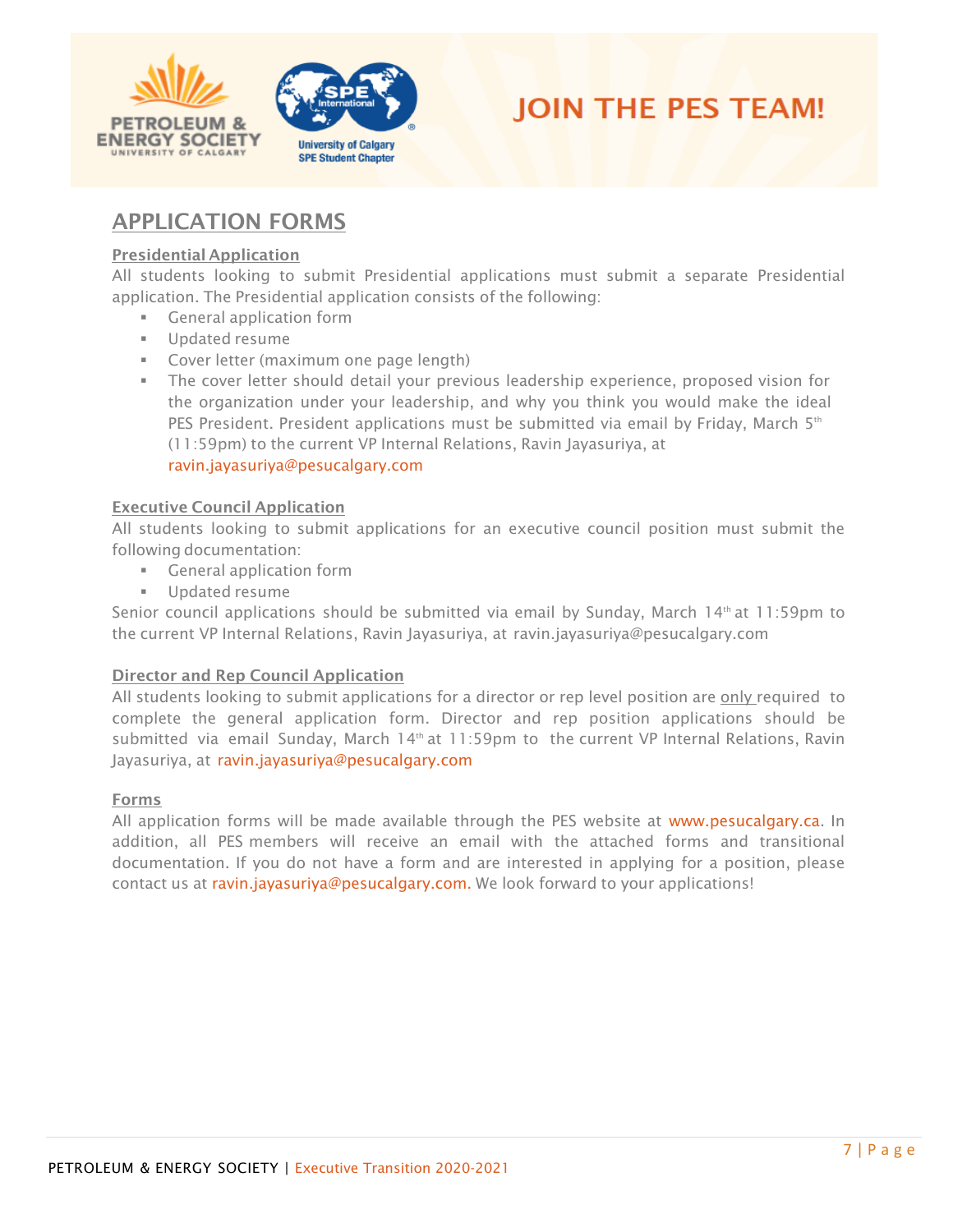



# <span id="page-7-0"></span>POSITION DESCRIPTIONS

## <span id="page-7-1"></span>PRESIDENT

#### Recommendations

- Strongly recommended 4<sup>th</sup> year student
- Strong verbal and written communication skills
- Excellent leadership skills, management skills, and mentorship capacity
- **EXECT** Strong understanding of all the council portfolios and their roles within the organization
- **•** Deep understanding of how the club fits within the University and community abroad
- **E** High capacity to make decisions individually and through group collaboration

#### Requirements

- Must have previously served on PES council (in any type of role)
- Must have previous experience in the energy industry
- **■** Must submit a Presidential application and be chosen to present at the AGM
- Must attend the AGM and provide a presentation on their vision:
	- o Provide a short background of yourself
	- o Personal vision and goals for the society
	- o Provide ideas on expanding the organization
	- o Ideas on the sustainable improvement of the society
	- o Means to maintain club image and integrity

- Accountable for all club activities and finances
- Act as the ambassador for the U of C SPE Student Chapter
- Coordinate and implement the PES vision with senior council
- Coordinate the responsibilities and provide support to each portfolio
- Develop and implement a process for scheduling all club activities
- Chair regular meetings with council and designate action items
- Develop quidelines for final approval of all external documentation
- Sustain a strongly integrated and motivated leadership committee
- **EXECT** Act as focal point of arbitration for disputing internal conflicts should any exist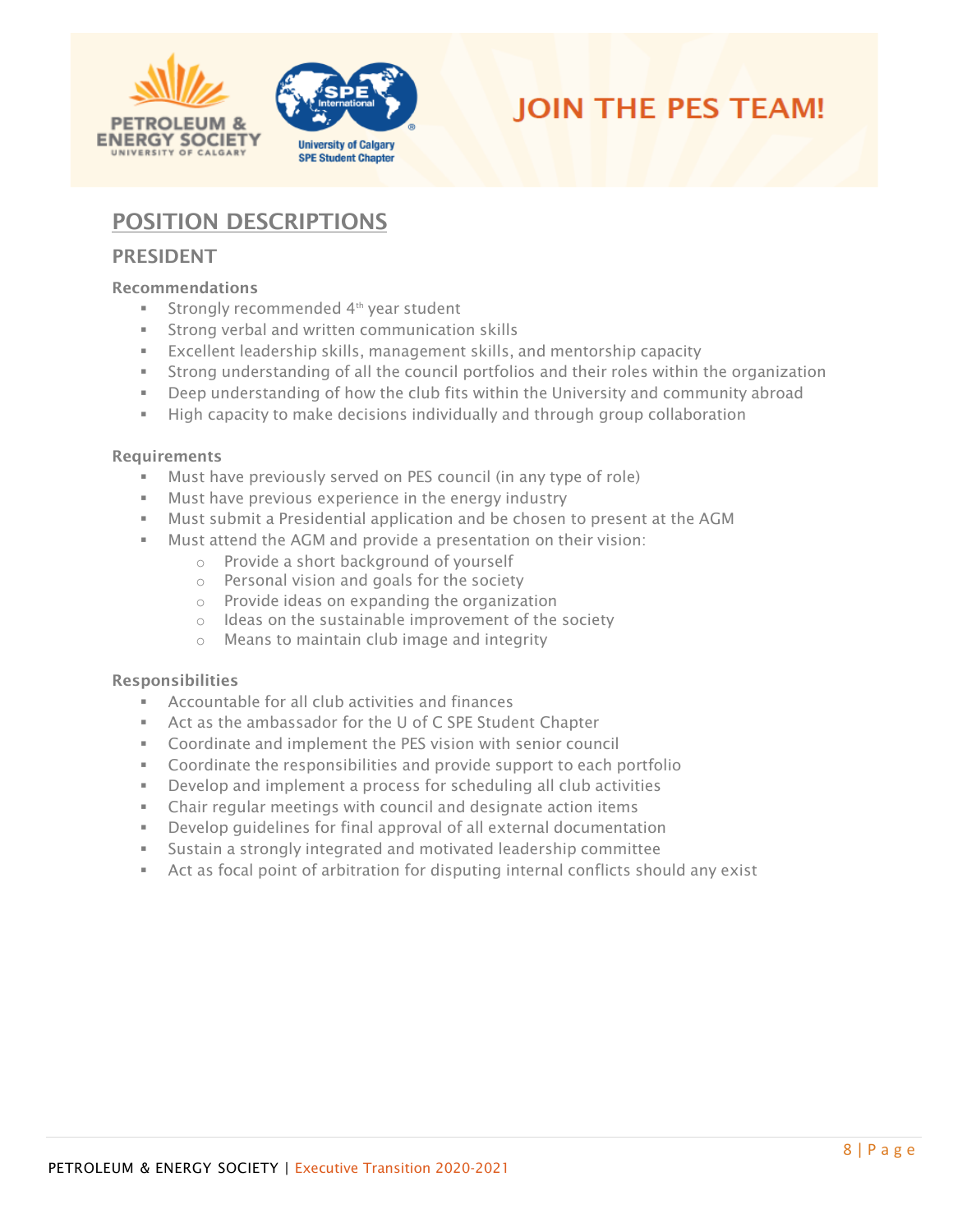



# <span id="page-8-0"></span>1. INTERNAL RELATIONS TEAM

## <span id="page-8-1"></span>VP INTERNAL RELATIONS

#### Recommended

- 4<sup>th</sup> year student
- **EXECT** Strong leadership and communication skills
- **EXECT** Strong capacity for event planning, budgeting and team building

#### **Requirements**

- **■** Must understand the responsibilities of the position and be able to effectively quide and mentor supporting internal team
- Must have previous experience in the energy industry
- Must be well organized and capable of planning large expenditure internal activities
- Must have basic financial management skills

- Prepare yearly budget for the Internal portfolio with the VP Finance
- Keep expenditures within budgetary quidelines as approved by VP Finance and President
- Order club specific promotional items
	- o Clubs week items
	- o Thank-you gifts for speakers
	- o Council polo shirts
- **EXECT** Hold triple signing authority on all cheques with VP Finance and President
- Organize and execute the planning of major internal events, including but not limited to:
	- o SPE ATCE
	- o Council bonding events
	- o PES ski trip
	- o Annual council retreat
	- o Annual North American PetroBowl Qualifiers
- Apply for external event funding and prepare post-conference report for SPE ATCE
- Organize and oversee the PetroBowl team with the Director of PetroBowl
	- o Coordinate materials and training for SPE ATCE
	- o Facilitate trip logistics if required
- **EXED THE OVERSEE PES Mentorship Program with the Director of Mentorship** 
	- o Provide assistance and guidance to program activities
- **Support director council in the internal relations group** 
	- o Chair internal team meetings and assign action items
	- o Provide an avenue for mentorship to the supporting director council
- <span id="page-8-2"></span>**EXE** Assist the VP Events and VP External with organizing major events
	- o Energy Panel
	- o Membership Drive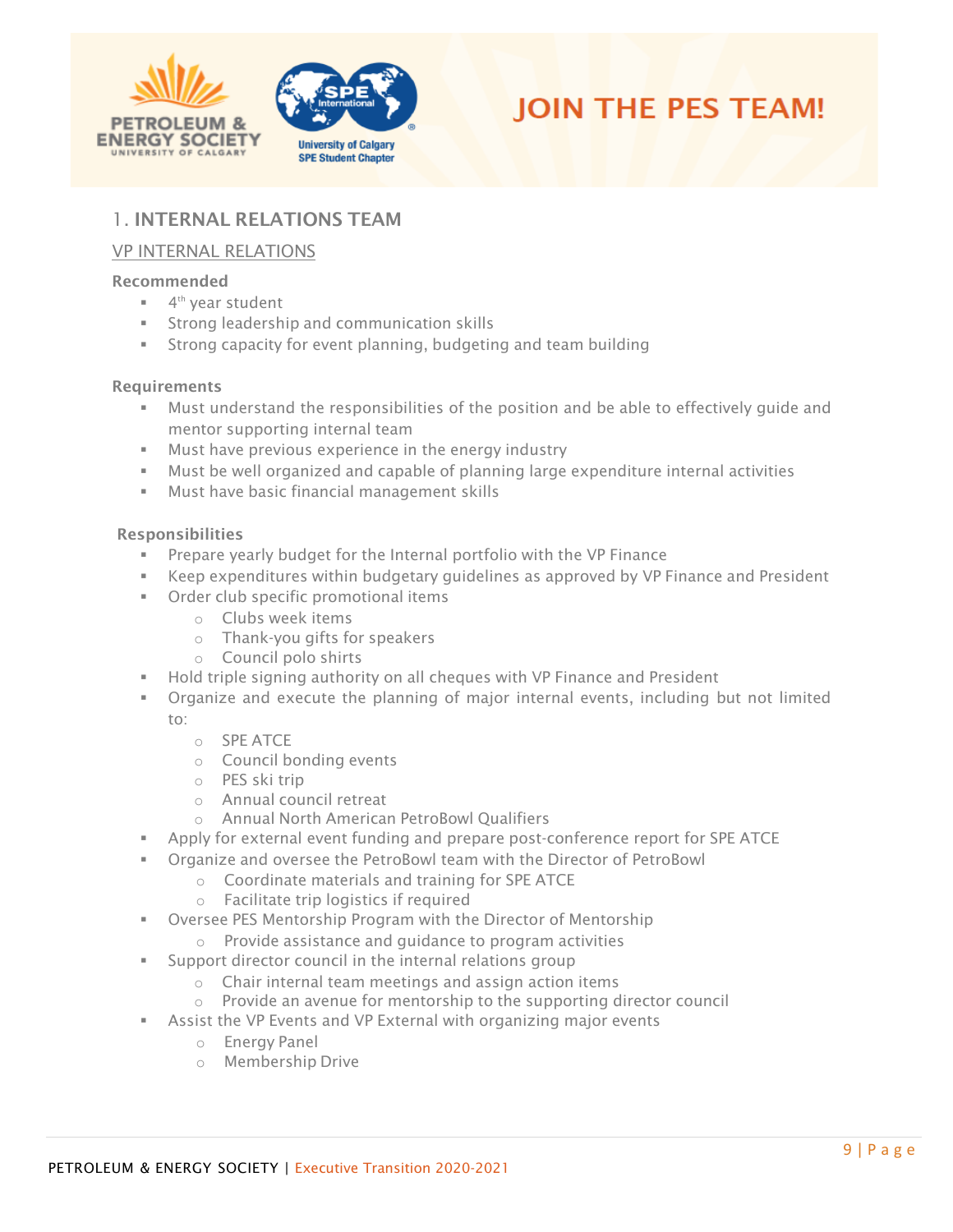



#### DIRECTOR OF MENTORSHIP

#### Recommended

- 2<sup>nd</sup>, 3<sup>rd</sup> or 4<sup>th</sup> year student
- **EXTERGHEE** Strong leadership, organizational and communication skills
- Strong capacity for event planning and budgeting
- **EXED** Ability to maintain large volumes of information

#### Responsibilities

- Lead, organize, and promote the PES Mentorship Program
	- o Recruit mentors and students for the program
	- o Organize the kick-off, mid-year and wrap-up events
	- o Plan monthly or bi-monthly workshops
	- o Provide monthly program activities and support participants when needed
	- o Keep consistent communication with mentors and mentees

#### <span id="page-9-0"></span>DIRECTOR OF COMMUNITY ENGAGEMENT

#### Recommended

- 2<sup>nd</sup> or 3<sup>rd</sup> year student
- Strong communication skills with demonstrated commitment to community

#### Responsibilities

- Work with VP Internal on strategy for PES community involvement
- Work with reps to organize volunteering initiatives in the community for council members to attend
- **EXECUTERFIERG** of PES marketing strategies to ensure advertisement is reaching targeted audience
- Maintaining a strong feedback channel with the student body
- **EXECT** Seek new opportunities to collaborate and support other community-engaged clubs

#### <span id="page-9-1"></span>DIRECTOR OF PETROBOWL

#### Recommended

- $\blacksquare$  3<sup>rd</sup>, internship, or 4<sup>th</sup> year student
- **EXTENGE COMMUNICATION SKILLS AND KNOWLED AND STATE IN STATE IN STATE IN STATE IN STATE IN STATE IN STATE IN ST**
- **EXECT** Previous experience in PetroBowl or Energy Bowl required

- Work with the VP Internal in organizing the PetroBowl team
- **EXECT** Recruit and train members of the PetroBowl team and organize regular study sessions
- **EXECT Assist the VP Internal in organizing the trip to the annual North American PetroBowl** Qualifiers and SPE Student Symposium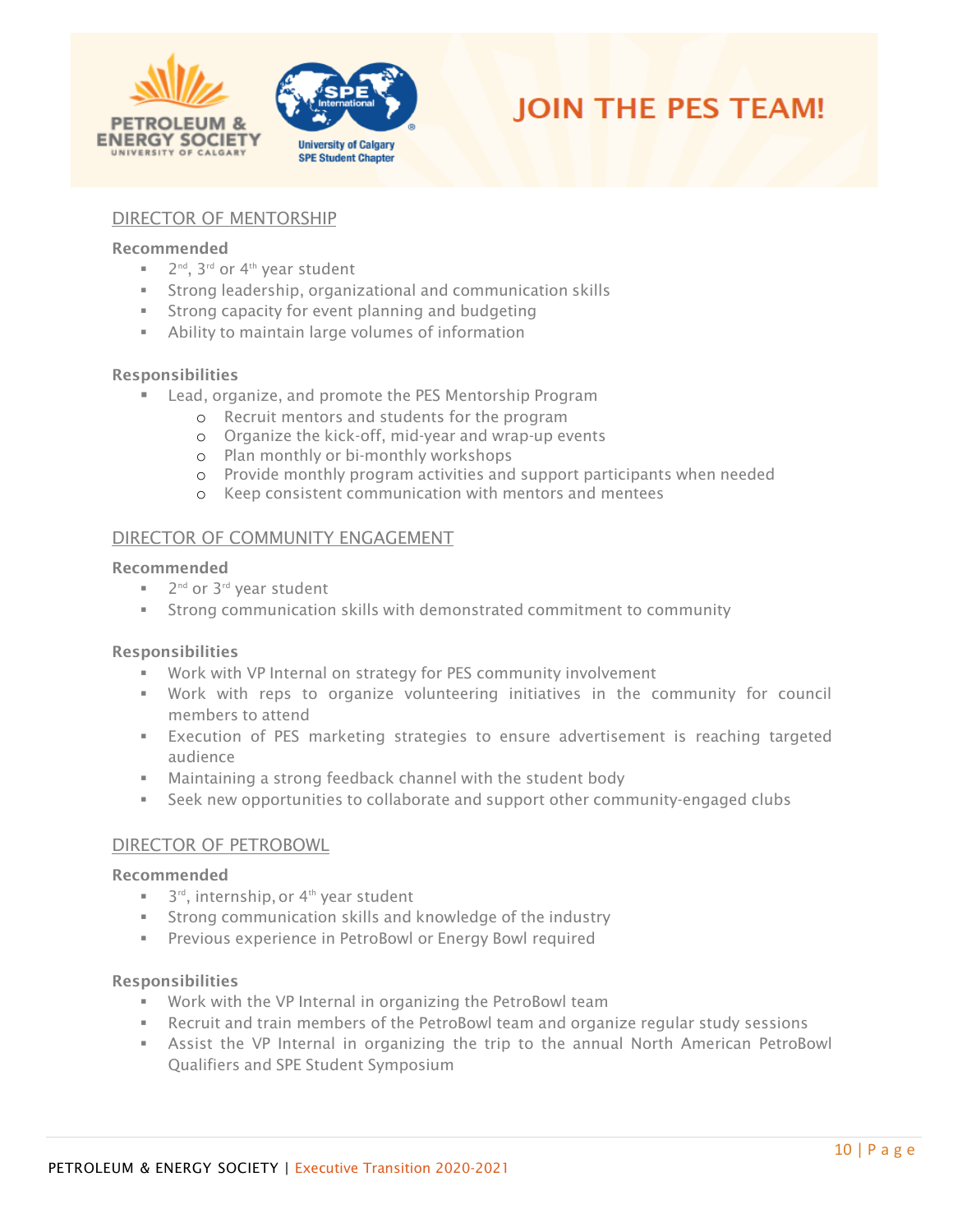



## <span id="page-10-0"></span>2. EXTERNAL RELATIONS TEAM

### <span id="page-10-1"></span>VP EXTERNAL RELATIONS

#### Recommended Skill Set

- Strongly recommended 4<sup>th</sup> year student
- Excellent public speaking and communications skills with high degree of professionalism
- **EXECT** Strong capacity for sponsorship activities and external communication meetings

#### Requirements

- Must understand the responsibilities of the position and be able to effectively lead a team of two directors and two reps
- Must possess previous sponsorship experience
- Must have confident and comfortable public speaking skills
- **■** Must have previous experience in the energy industry

- Assist in preparation of yearly budget and projected sponsorship income with the VP Finance
- **EXECT** Keep expenditures within budgetary guidelines outlined by VP Finance and President
- Manage sponsor relations:
	- o Continually seek new external relation opportunities
	- $\circ$  Manage current activities with external partners to ensure quality is maintained
- Develop and manage an efficient process for obtaining and maintaining corporate sponsors in conjunction with the Director of Sponsorship:
	- o Make necessary modifications to sponsorship package given current market conditions
	- o Create plan for seeking sponsorship
	- o Set up corporate meetings
	- o Maintain a detailed sponsorship and communication log
	- o Write thank-you letters and coordinate invoice documentation with VP Finance
- **•** Order Christmas cards and develop annual report to send to sponsors
- **EXECOUNTABLE TO SENIOUS COUNCIL FOR EXAM** corporate needs and agreements are satisfied
- Facilitate and assist in the planning of major events with corporate sponsors
	- o Industry Association Mixer
	- o Energy Panel
- Support external team:
	- o Chair internal team meetings and assign action items
	- o Provide an avenue for mentorship to external team
	- o Assist in conflict resolution with Industry Luncheon tickets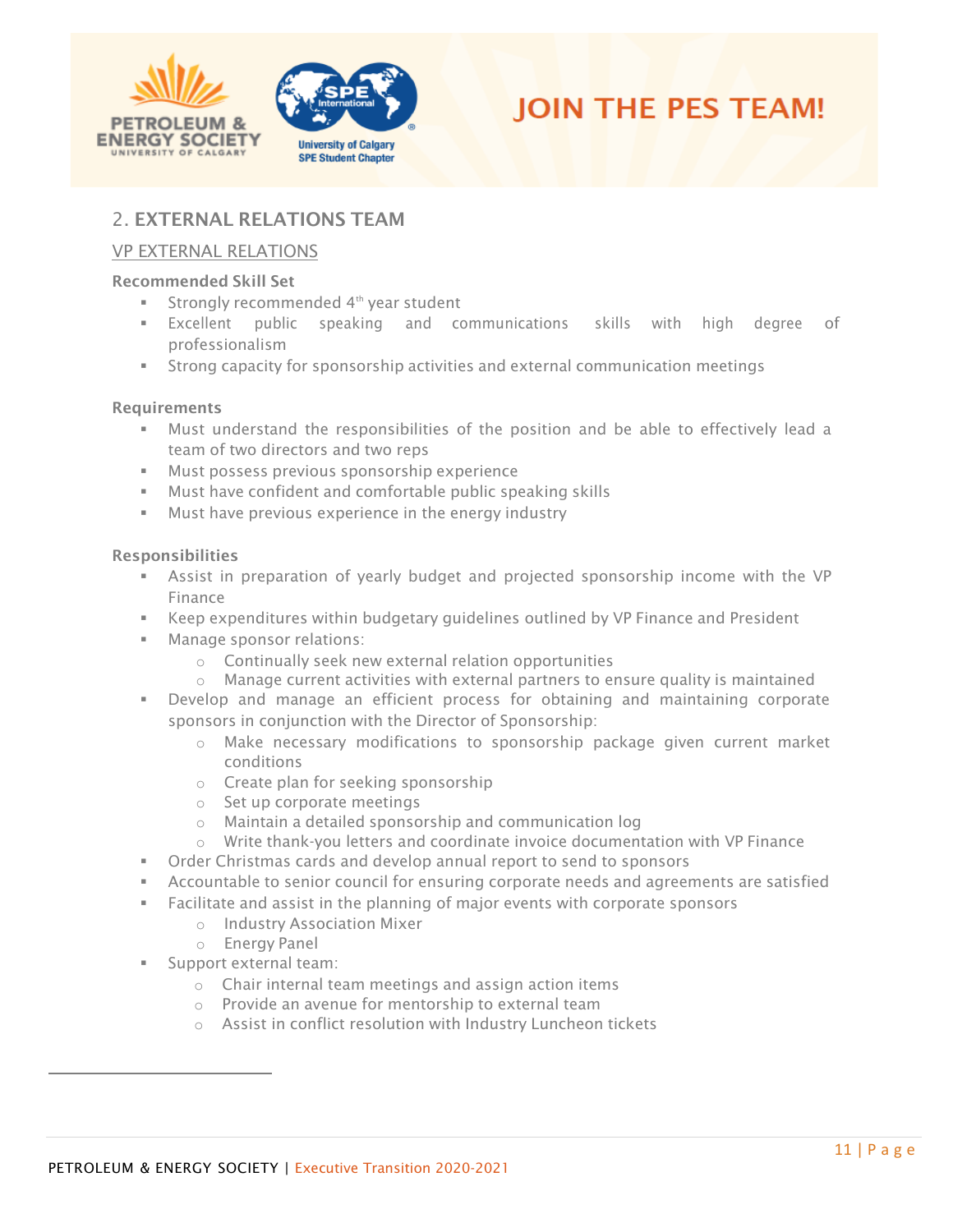



### <span id="page-11-0"></span>DIRECTOR OF SPONSORSHIP (2)

#### Recommendation

- **·** Internship student (required)
- **EXECT** Strong public speaking and communication skills with high degree of professionalism

#### Responsibilities

- Work with the VP External Relations to revise Sponsorship Package and relating documents for 2020 – 2021
- **Coordinate logistics with VP External Relations and scheduling of sponsorship campaign**
- Attend sponsor meetings and be available for communication
- Learn and develop follow up process from the VP External Relations
- **EXED** Be capable of independently initiating new partnerships throughout the year
- Represent PES at the SPE Young Professionals Monthly Council meetings

#### <span id="page-11-1"></span>DIRECTOR OF CLUB RELATIONS

#### Recommendation

- **·** Internship student (required)
- **EXECT** Strong public speaking and communication skills with high degree of professionalism

#### Responsibilities

- **EXECT** Attend monthly SPE YP meetings to provide updates on PES activities
- Act as a liaison between PES and external organizations
- **■** Maintain positive relations with industry associations and seek out new partnerships
- Work with the VP External Relations to organize the Industry Association Mixer
- **EXECT** Assist the VP External Relations with planning other major events including the Energy Panel

#### <span id="page-11-2"></span>INTERNSHIP REPRESENTATIVES (1)

#### Recommendations

- **·** Internship student (required)
- Demonstrated passion for the industry
- **EXECTE:** Strong organizational and communication skills

- Responsible for recruiting interested PES members on internship
- **■** Maintain communication regarding PES- and SPE-related activities both on and off campus
- **EXECOMPHIST COMPTED EXECUTE:** Compile list of monthly SPE technical luncheons and represent PES at these events
- **•** Track statistics of PES members attending SPE events, and report results to VP External Relations
- Help plan at least one event (ski trip, end of year event, tour, etc.)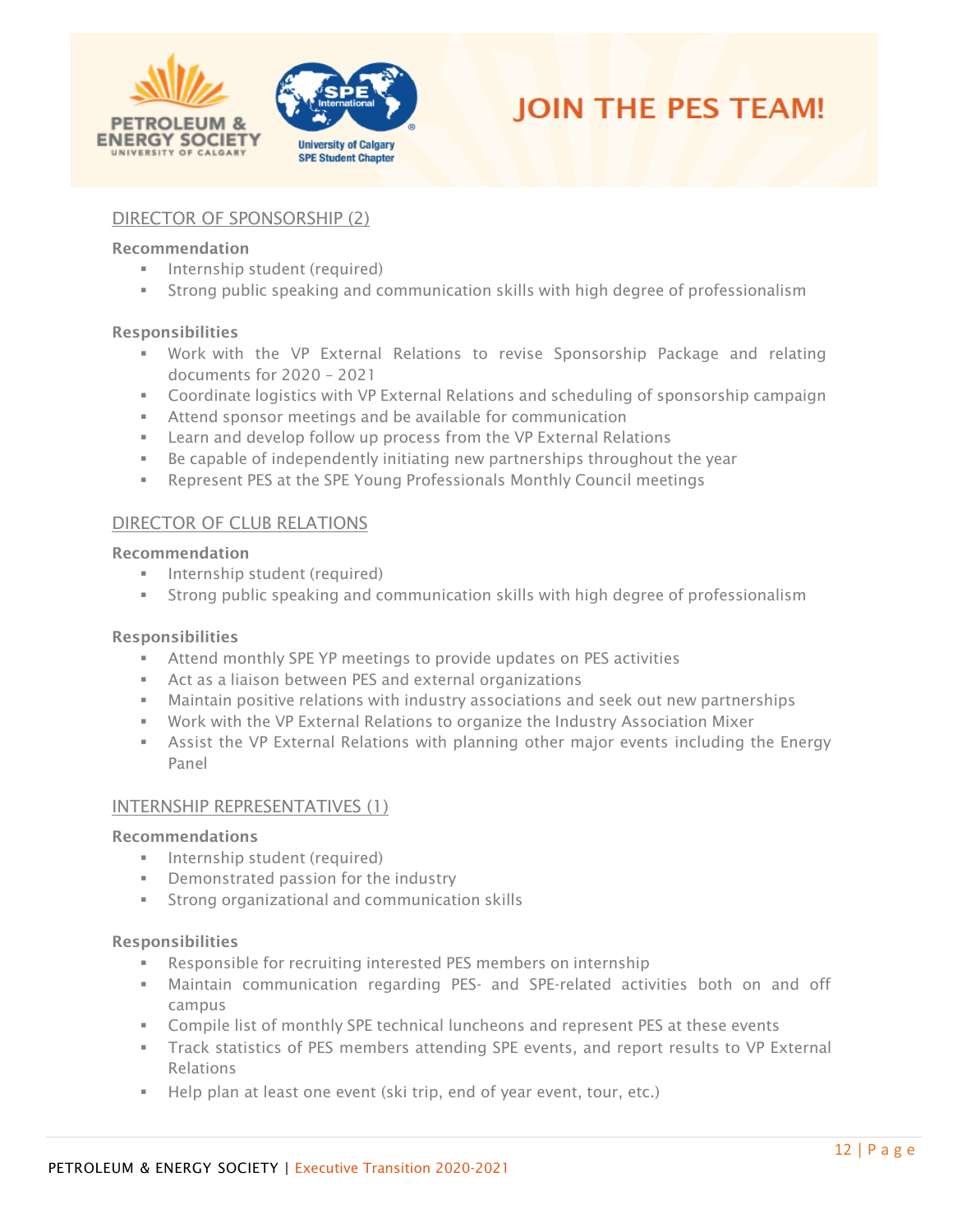





## <span id="page-12-0"></span>3. EVENTS TEAM

#### <span id="page-12-1"></span>VP EVENTS

#### Recommended Skill Set

- Strongly recommended 4<sup>th</sup> year student
- Excellent leadership and organization skills
- High capacity for event planning, budgeting and execution

#### Requirements

- Must be organized and have a fundamental understanding of the event proposal and planning process
- Must understand the responsibilities of the position and be able to effectively lead a team of two directors

#### Responsibilities

- **EXP** Provide experience, support and mentoring in logistical coordinating of major events
- Prepare funding application for Fort McMurray Tour (SEEL, SSAF, SPE)
- **EXECT** Prepare yearly budget for your team with the VP Finance
- **EX** Keep expenditures within budgetary guidelines as approved by VP Finance and President
- **■** Manage communication with the VP External Relations and sponsors for event schedules
- Maintain a club calendar with all events for council to access
- **Ensure directors are involved in key external relations meetings**
- Responsible for planning major club activities, including:
	- o Fort McMurray Oil Sands Tour
	- o Annual Industry Mixer
	- o Service Facility Tour\* o Gas Plant Tour\*
	- o Wind Farm Tour\*
- Support events team with event booking and logistics

<span id="page-12-2"></span>\*Tours are dependent on sponsorship and are subject to change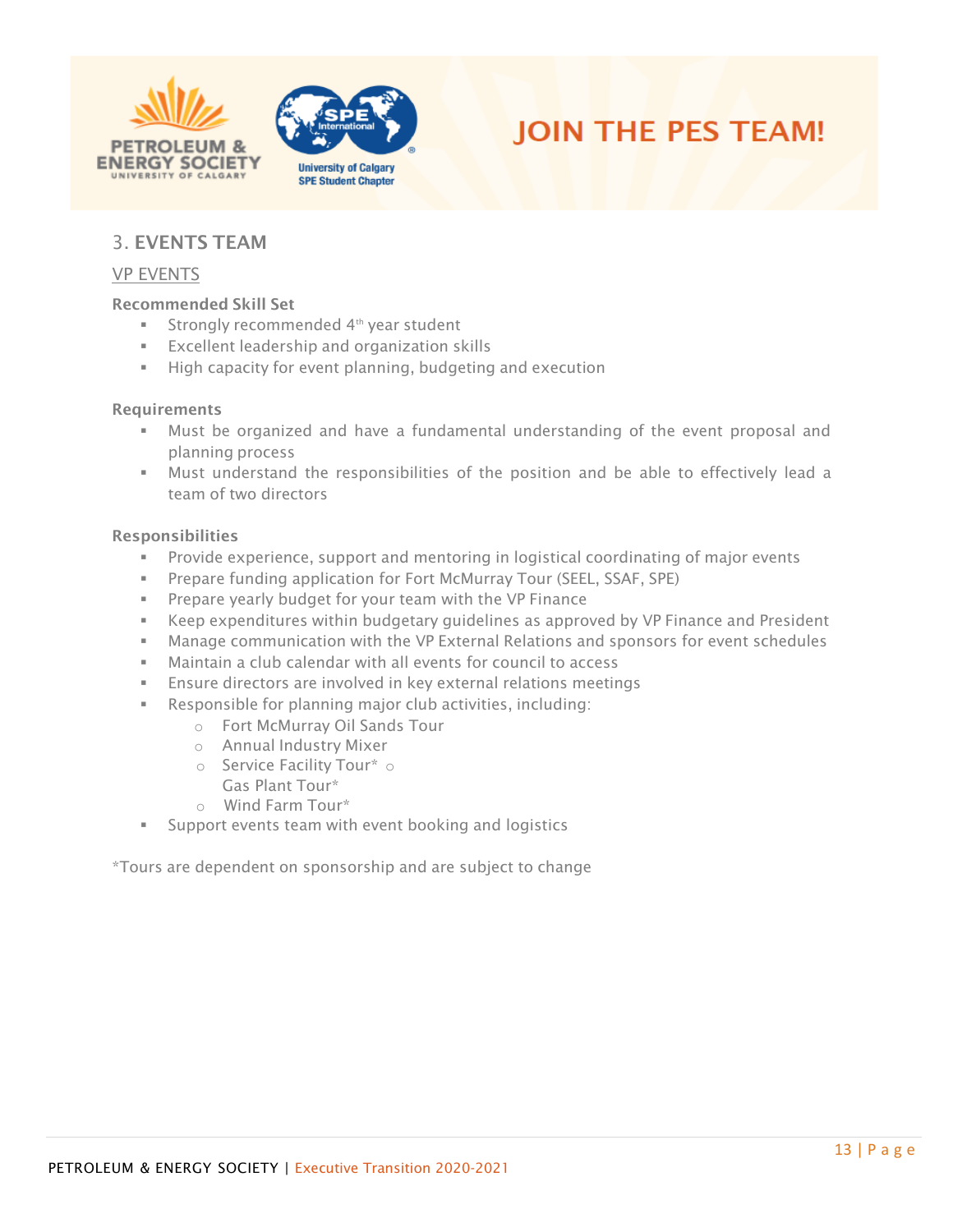



## DIRECTOR OF PROFESSIONAL DEVELOPMENT

#### Recommended

- 2<sup>nd</sup>, 3<sup>rd</sup> or 4<sup>th</sup> year student
- **Event planning skills**

#### Responsibilities

- Coordinate room bookings through SU ClubHub including renting A/V equipment, catering, registration, thank-you gifts and all other event-specific logistics
- May be expected to coordinate logistics for scheduling of event with corporate sponsors
- **•** Prepare detailed budget for each professional development event with VP Events
- **•** Coordinate with Marketing and External teams for speakers and event promotion
- Professional Development events include:
	- o Lunch & Learns\*
	- o Annual Industry Mixer
	- o Leadership Development Sessions

\*Lunch & Learns are subject to obtained sponsors

#### <span id="page-13-0"></span>DIRECTOR OF EVENTS

#### Recommended

- 2<sup>nd</sup>, 3<sup>rd</sup> or 4<sup>th</sup> year student
- **Event planning skills**

#### Responsibilities

- Booking buses, SU waivers, food, accommodation, thank you gifts, tour itinerary, speakers and all other logistical requirements for events
- Prepare a detailed budget for each event with the VP Events
- **EXECUTE:** Current experiential learning events:
	- o Fort McMurray Trip
	- o Service Facility Tour\*
	- o Gas Plant Tour\*
	- o Wind Farm Tour\*

<span id="page-13-1"></span>\*Tours are dependent on sponsorship and are subject to change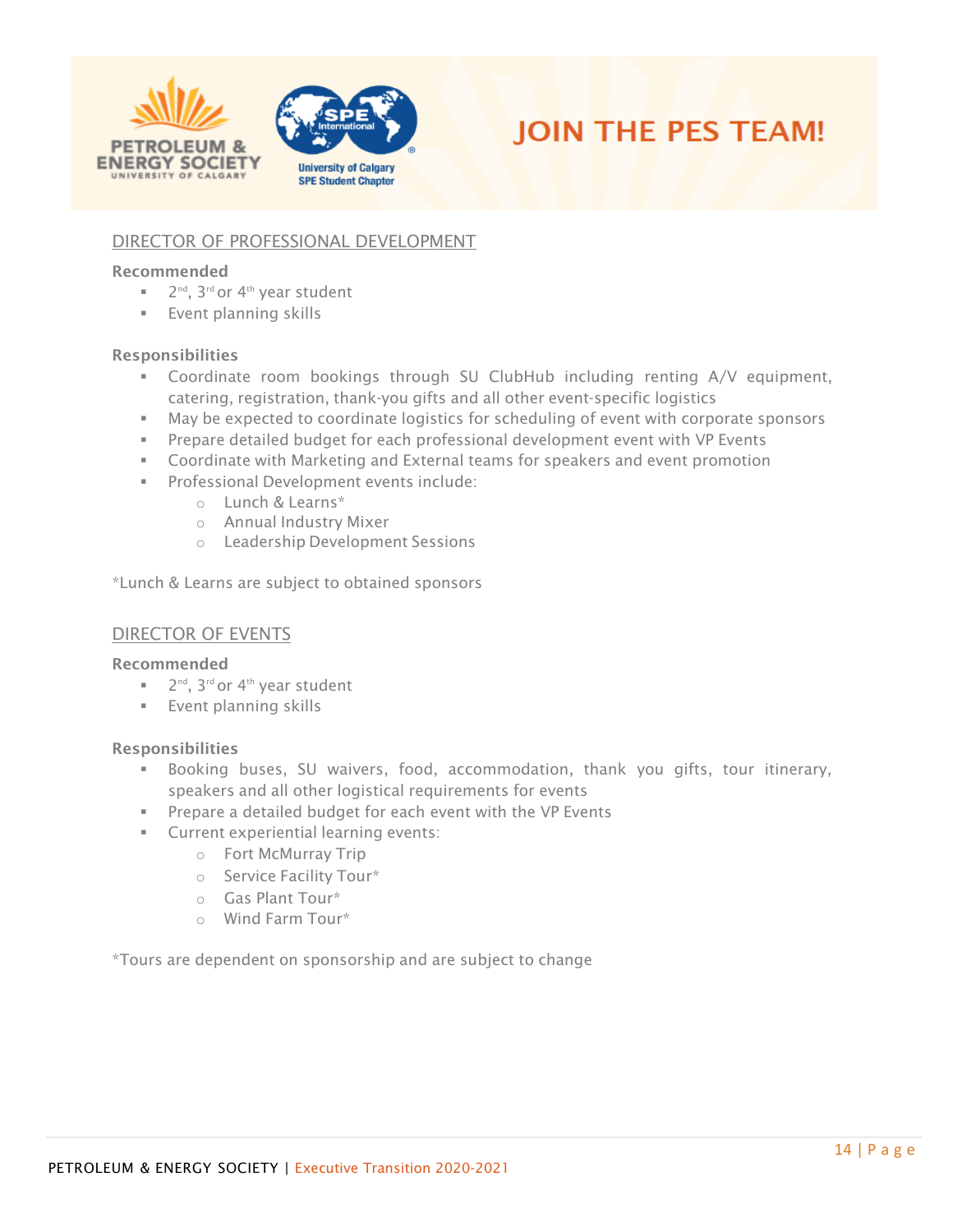



## 4. MARKETING & GROWTH TEAM

## <span id="page-14-0"></span>VP MARKETING & GROWTH

#### Recommendations

- 4<sup>th</sup> year student
- Strong leadership skills
- **■** High capacity for communications and budgeting
- Strong understanding of marketing the club's brand, perception and presence on campus

#### **Requirements**

- **■** Must understand the responsibilities of the position and be able to effectively quide and mentor supporting director council
- **■** Must have previous experience in the energy industry and strong communication skills
- Must be capable of applying creative thinking towards tangible problem solving

- Execute presidential vision as laid out in initial meetings
- **Prepare yearly budget for the marketing team with the VP Finance**
- Keep expenditures within budgetary guidelines as approved by VP Finance and President
- Get consent from President on all external PES publications before distribution
- Growth development:
	- o Find opportunities for growth inside and outside of SSE
	- o Strategize short and long terms plans for the organization
	- o Develop feedback system for PES events and all external consultations
	- o Design unique recruitment and information sessions for the student body
- Manage PES marketing brand:
	- o Manage PES social media accounts (Facebook, instagram, twitter)
	- $\circ$  Actively manage the PES brand and applying it towards communications activities
	- $\circ$  Develop and execute regular marketing campaigns in support of club activities
	- o Execute growth strategy with marketing action items
	- o Communicate PES brand to students
- Support marketing team members:
	- o Chair internal team meetings and assign action items
	- $\circ$  Engage 1st/2<sup>nd</sup>/3<sup>rd</sup> year, business and geosciences rep to reach out to the student body
	- o Provide guidance to the Director of Advertisement in managing the PES brand and producing marketing material
	- $\circ$  Manage and regulate proper communication between PES and all affiliates
	- o Provide an avenue for mentorship to the supporting director council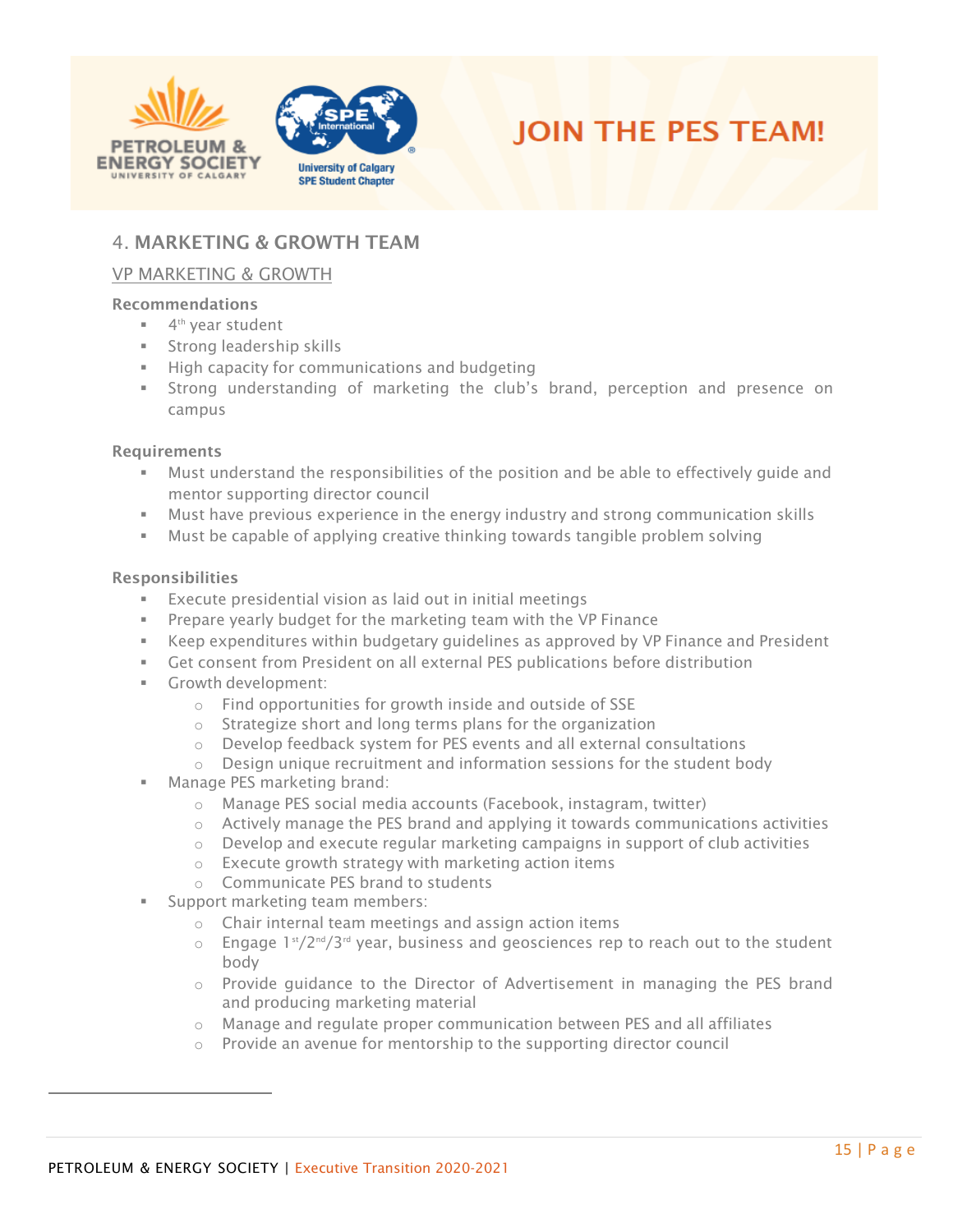





### <span id="page-15-0"></span>DIRECTOR OF ADVERTISEMENT

#### Recommended

- 2<sup>nd</sup>, 3<sup>rd</sup> or 4<sup>th</sup> year student
- Photoshop or other design software skills

#### Responsibilities

- **Execution of PES brand**
- Develop marketing strategy and execution plan:
	- o Posters
	- o Announcements
- **EXECT** Help reps manage social media presence in platforms such as Facebook, LinkedIn, etc
- Review and understand usage requirements of corporate logos
- Work with VP Marketing & Growth on strategy for PES growth
- Work with VP Marketing & Growth to design and order PES power-point templates, poster templates, PES swag, thank-you cards, business cards and gifts as required

#### <span id="page-15-1"></span>FACULTY REPRESENTATIVES

#### Recommended

Enrolled in 1<sup>st</sup>, 2<sup>nd</sup> or 3<sup>rd</sup> year engineering, or enrolled in 4<sup>th</sup> year business or 4<sup>th</sup> year geosciences, respectively.

- **EXECT** Display strong interest in PES and the energy industry
- **EXECT** Responsible for communicating PES related activities to the student body through class announcements and Facebook posts
- Responsible in helping recruit PES members
- Engage in required PES growth development as designated by the VP Marketing & Growth
- **EXE** Assist in supporting all event needs and requirements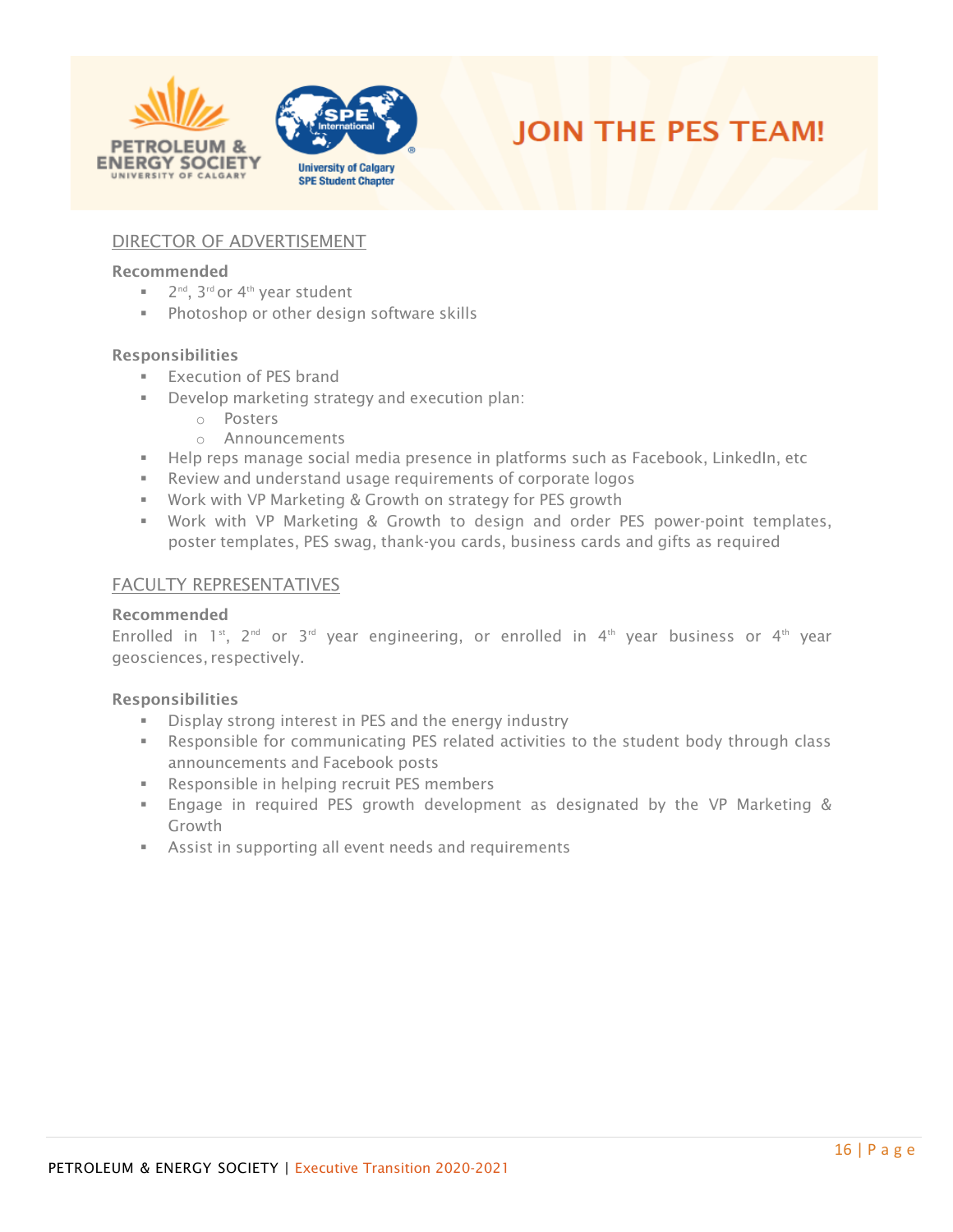





## <span id="page-16-0"></span>5. COMMUNICATIONS TEAM

#### <span id="page-16-1"></span>VP COMMUNICATIONS

#### Recommended

- **EXECUTE:** Strong writing skills
- Excellent leadership and organizational skills

#### Responsibilities

- Call meetings for senior and regular council meetings
- o Collect schedules from all council and find collective meeting times
- Prepare agendas and record minutes at meetings
- Manage PES email account and incoming mail content
- Manage information/knowledge sharing database
	- o Contact database
	- o Handover documents
- **•** Prepare PES Publications and reports being released to external stakeholders
	- o Post-event reports
	- o SPE/SU Annual Reports
	- o Working with U of C, SSE, and other faculties on media releases
- **Ensure all external PES publications are kept within professional standards**
- Provide leadership and support for Director of Membership and Director of Media

#### <span id="page-16-2"></span>DIRECTOR OF MEMBERSHIP

#### Recommended

- 2<sup>nd</sup>, 3<sup>rd</sup> or 4<sup>th</sup> year student
- Ability to maintain large volumes of information
- Able to present large amounts of information in an organized fashion

- **•** Prepare an organized and intuitive system for membership tracking at events
- **EXECTE 2** Create new documentation for membership marketing
- Membership and prospecting
	- o Coordinate career fair and membership drive with VP Internal Relations
	- o Track statistics of student members at PES events
	- o Strategize on targeting larger membership base (e.g. Geosciences and Business)
- Maintain statistics on PES membership and demographics and track PES membership payments
- Provide up-to-date email lists to VP Communications for regular communications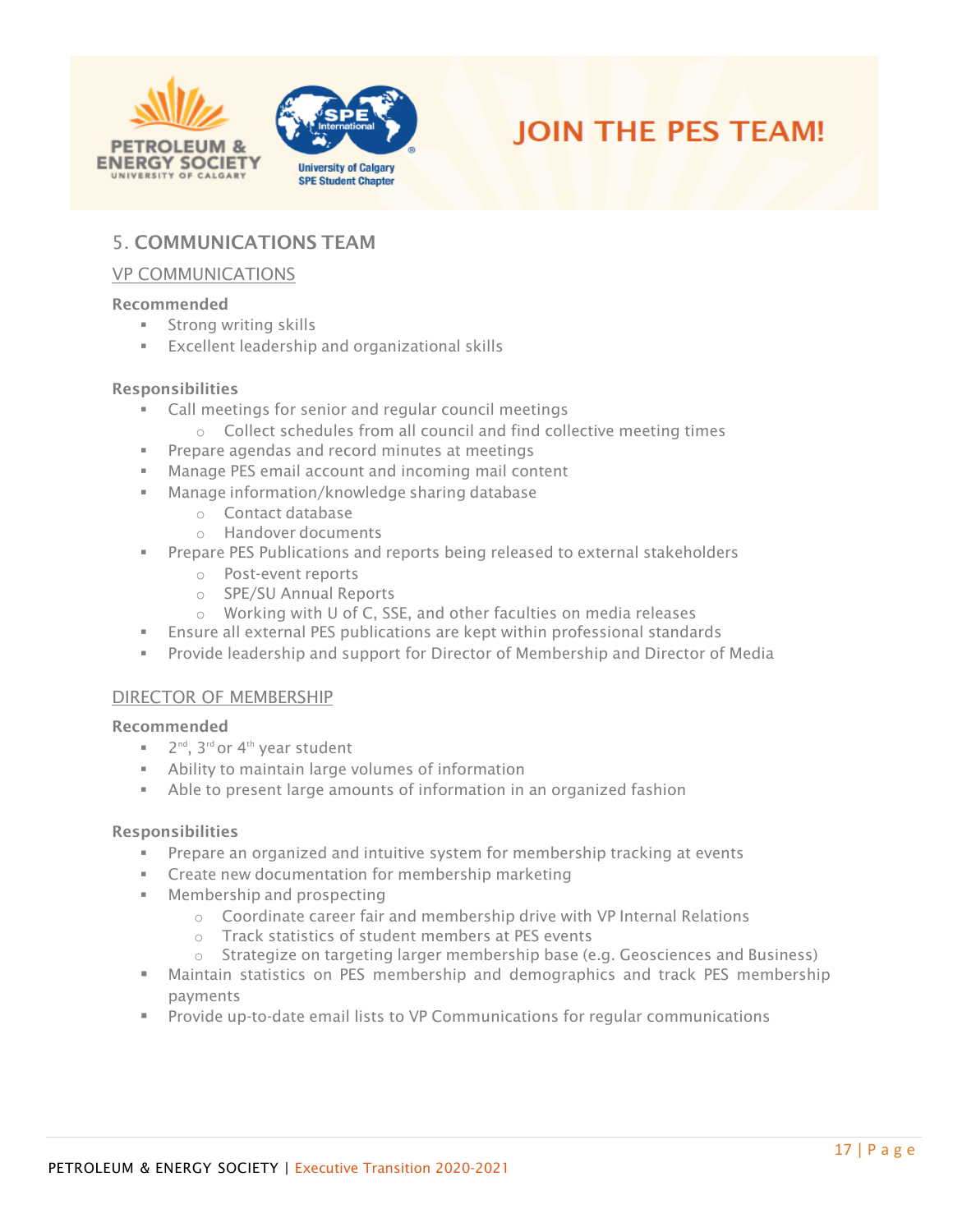





## <span id="page-17-0"></span>DIRECTOR OF MEDIA

#### Recommended

- 2<sup>nd</sup>, 3<sup>rd</sup> or 4<sup>th</sup> year student
- **Proficiency with HTML and website management**

- **■** Update and maintain the current PES website
- **■** Maintain communication with the VP Communications and VP Events regarding upcoming events for advertisement on the website
- **Ensure all website functions are operating normally** 
	- o Payment system
	- o Links and hierarchy
- Update website with any changes to PES Constitution and incoming PES council profiles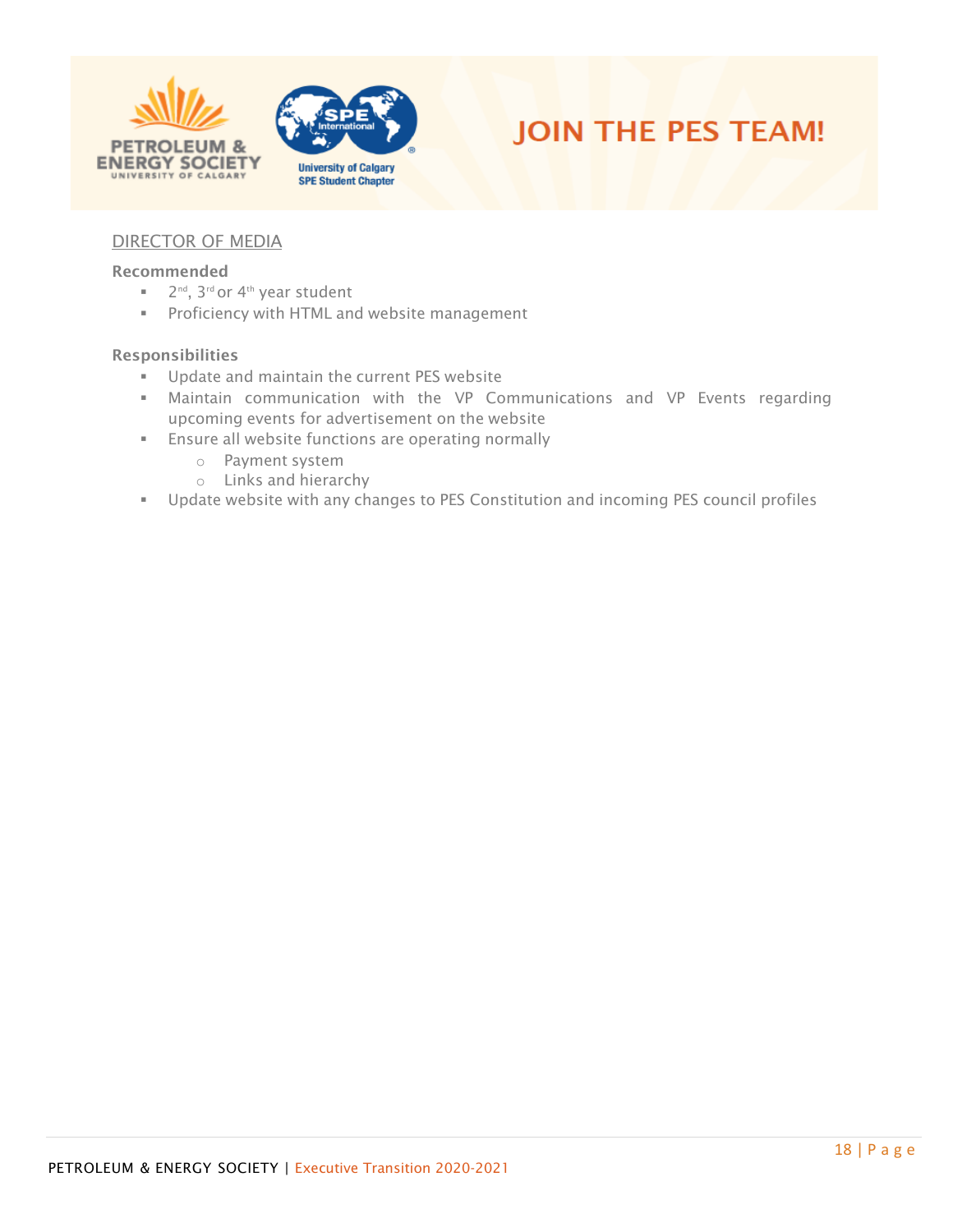





## <span id="page-18-0"></span>6. FINANCE TEAM

#### <span id="page-18-1"></span>VP FINANCE

#### Recommended Skill Set

- 4<sup>th</sup> year student
- Strong budgeting, organizational and financial management skills
- Previous experience dealing with budgets and/or financial management

#### Requirements

- Must be responsible and accountable when handling financial accounts
- Must have high ethical standards, responsible and trustworthy to the organization
- Must be prepared to supply appropriate documentation in rare occurrence of immediate auditing

- Oversee all of PES financials:
	- o Manage both PES financial accounts (Bank Account and Paypal Account)
	- $\circ$  Make recommendations to President and individual teams on financial activity
- Prepare yearly budget for the organization (to be complete before academic year):
	- o Includes projected cash flows, accounts receivable, accounts payable
	- o Includes detailed program budgets prepared by Operations, Internal Relations, External Relations, Communications and Growth and Marketing
- Manage PES bank account
	- o Hold triple signing authority on all cheques with President and VP Internal
	- $\circ$  Hold all banking information and cards (not shared with anyone from council, with the exception of the President)
- Responsible for keeping account and books up to date
	- $\circ$  Includes a detailed breakdown of expenditures, revenues and account status
	- o Sending invoices to sponsors upon receiving and depositing cheques (signed only by VP finance)
	- $\circ$  Preparing monthly financial statements for the President and senior committee
	- o Keeping financial activity private between yourself and the President
- Develop and manage financial documentation
	- $\circ$  Manage re-imbursement forms (cheques signed by VP Finance and President)
	- $\circ$  Letters of financial requests to bank (change of signing authority, etc)
- Maintain high degree of transparency and honesty with club finances
	- $\circ$  Prepare regular updates to executive council regarding current finances with clearly identified areas of improvement
	- o Discuss any financial discrepancies with VPs as required